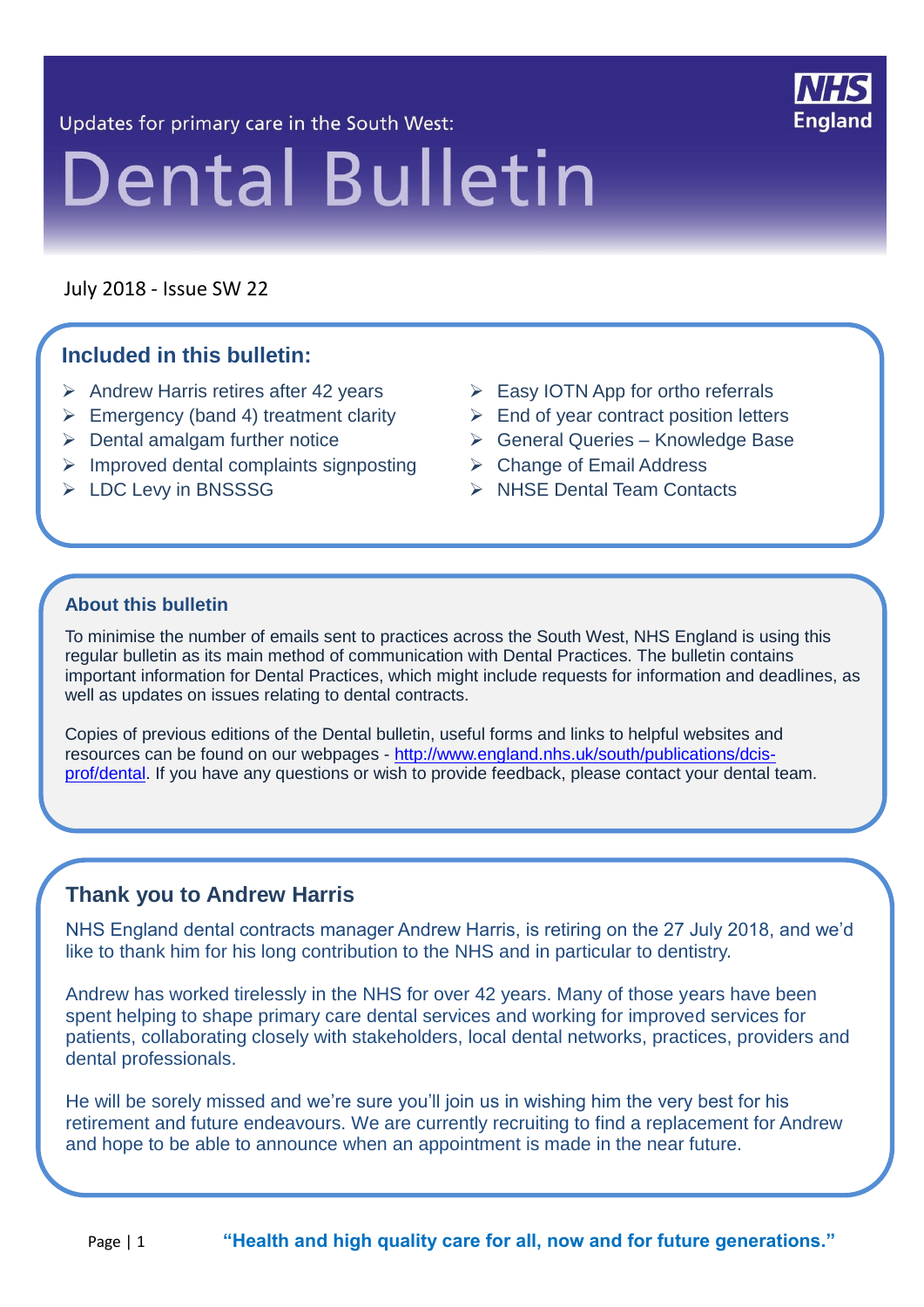#### **Emergency (Band 4) treatment reminder**

Please see below a reminder of treatment which applies to Band 4 urgent treatment and falls under a band one charge (currently £21.60). This is also listed in the regulations at: <http://www.legislation.gov.uk/ukdsi/2005/0110736400/schedule/4>

## Regulation 4(5)

#### **SCHEDULE 4**

#### **Urgent Treatment under Band 1 Charge**

- (a) examination, assessment and advice
- (b) radiographic examination and radiological report
- (c) dressing of teeth and palliative treatment
- (d) pulpectomy or vital pulpotomy
- (e) re-implantation of a luxated or subluxated permanent tooth following trauma including any necessary endodontic treatment
- (f) repair and refixing of inlays and crowns
- (g) refixing a bridge
- (h) temporary bridges
- (i) extraction of not more than 2 teeth
- (j) provision of post-operative care including treatment of infected sockets
- (k) adjustment and alteration of dentures or orthodontic appliances
- (l) urgent treatment for acute conditions of the gingivae or oral mucosa, including treatment for pericoronitis or for ulcers and herpetic lesions, and any necessary oral hygiene instruction in connection with such treatment
- (m) treatment of sensitive cementum or dentine
- (n) incising an abscess
- (o) other treatment immediately necessary as a result of trauma
- (p) not more than 1 permanent filling in amalgam, composite resin, synthetic resin, glass ionomer, compomers, silicate or silico-phosphate including acid etch retention

#### **Improved signposting around dental complaints will help patients and providers**

A new dental complaints joint statement is set to help patients, providers and other health organisations involved in this area of work.

Produced by the Regulation of Dental Services Programme Board (NHS England, the NHS Business Services Authority, the Department of Health, the Care Quality Commission, the General Dental Council and Healthwatch England), it will help ensure there is a shared understanding of the correct route for complaints among regulators, commissioners and providers.

Previously the dental complaints system has been seen as complex and confusing, experienced overlap and revealed a lack of consistency across organisations.

A copy of the joint statement is attached to this bulletin email for reference, but the above outline and link to download is on the [NHS England Website.](https://www.england.nhs.uk/commissioning/primary-care/dental/dental-policies-2/)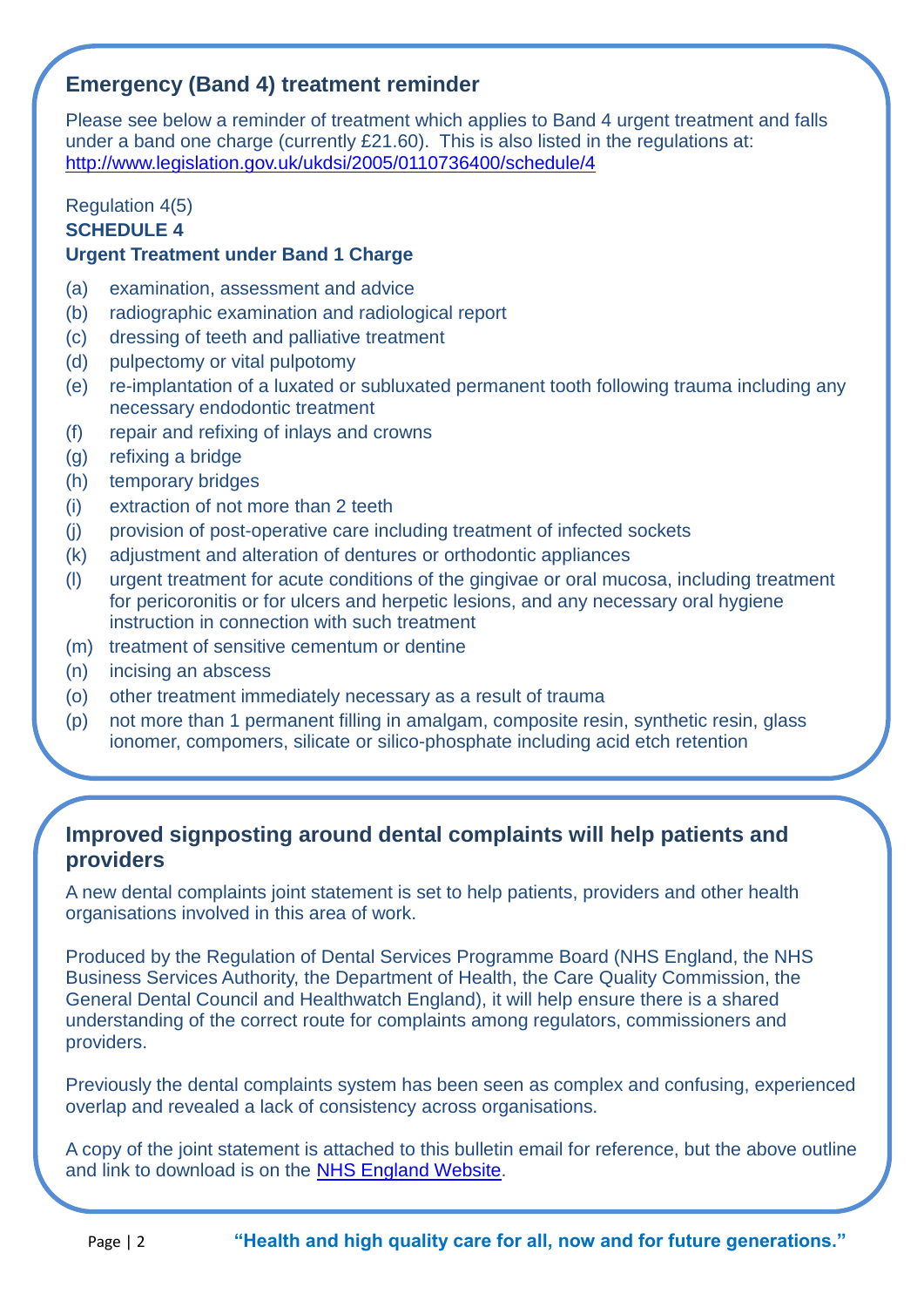#### **Restrictions of use and disposal of dental amalgam**

In the May 2018 (Issue 21) bulletin we circulated a notice from the Office of the Chief Dental Officer England, concerning a new European Union Regulation, regarding restrictions of use and disposal of mercury.

On 29 June a further notice was issued to dental contract holders by the Chief Dental Officer and this is attached in the bulletin cover email for reference.

Please ensure you have read this notification for implementation by all dental professionals in the UK and follow any links in the document for further guidance.

#### **LDC Levy – Bristol, North Somerset, Somerset, South Gloucestershire**

You may have noticed on your most recent schedule that there is a deduction for Statutory Levy.

This is the statutory levy for the Local Dental Committee (LDC). For 2018/19, this will be collected over a 9 month period, commencing in July 2018 until March 2019. Avon LDC collect the levy on behalf of both Avon and Somerset LDCs. If you wish to find out more about your respective LDC, please contact them directly: -

#### **Avon LDC**

Email: avonldc@gmail.com Tel: 01934 522251

**Somerset LDC** Email: alouw@btinternet.com or gsworall@gmail.com

#### **Easy IOTN app available for Orthodontic referrals**

Part of the criteria for NHS Orthodontic treatment referrals is that patients meet the requirements of the Index of Treatment Need (IOTN) 5, 4 or 3 with an aesthetic component of 6 or above.

The 'Easy IOTN' app is now available for download to aid your grading of the IOTN, available for iPhone and Android:

*iPhone*: <https://itunes.apple.com/gb/app/easy-iotn/id1144560762?mt=8>

*Android*: [https://play.google.com/store/apps/details?id=com.vincentharding.EasyIOTN&hl=en\\_GB](https://play.google.com/store/apps/details?id=com.vincentharding.EasyIOTN&hl=en_GB)

#### **End of year contract position letters**

Before the end of July, letters will be sent to providers confirming year-end contract delivery position for 2017/18, in accordance with National Health Service (General Dental Services Contracts) Regulations 2005, using data provided to us by NHS Dental Services. The letters will include details of any remedial action that may be required if under or over performance applies.